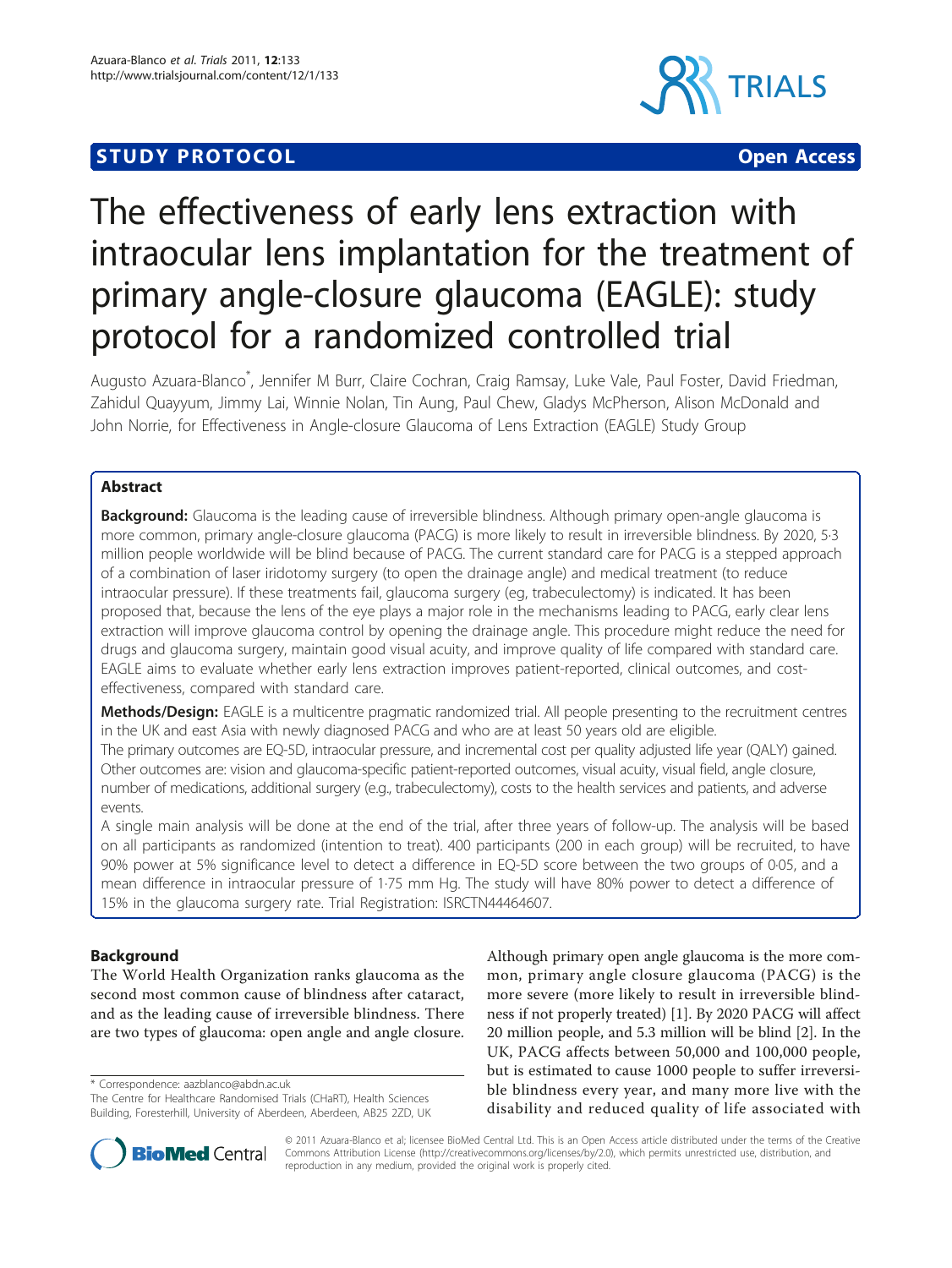glaucoma. PACG is more common in East Asia than the rest of the world. Older age and female gender are demographic risk factors. Having a small eye and thus hypermetropia (far-sightedness) is also an important risk factor. Blindness is costly to health care, society and individuals [[3,4](#page-8-0)]. The effect of severe glaucoma on patients quality of life is profound (the utility associated with severe visual impairment is approximately half that of full health) [\[5](#page-8-0)]. The number of people diagnosed with PACG is predicted to increase substantially over the next few years as the result of an ageing population, increased optometric screening, and raised awareness of narrow angle pathologies among clinicians [[6\]](#page-8-0).

Within the eye the anterior chamber angle is located between the peripheral iris and the cornea. Within the anterior chamber angle the trabecular meshwork is responsible for aqueous humour (intraocular fluid) outflow. Primary angle closure (PAC) is characterised by contact between the peripheral iris and the trabecular meshwork (appositional closure) leading to an elevated IOP. This contact can ultimately result in a permanent (synechial) closure of the angle [[7](#page-8-0)]. PACG occurs when high IOP damages the optic nerve and leads to visual loss and, if untreated or inadequately treated, blindness results. PACG occurs due to anatomic factors (such as a small eye, large lens, thick peripheral iris, anterior position of ciliary processes) within the eye. People with PAC and PACG can be symptomatic as an acute angle closure crisis, or more commonly asymptomatic.

The current standard care for PACG is a stepped approach of a combination of surgery (laser or incisional) and medical management. Initial surgery uses a laser to make a small hole in the iris (laser iridotomy [LI]) to open the drainage angle, and often eye drops are required as an adjunct to LI to further reduce the IOP. There are several types of drops used to lower IOP but prostaglandin and beta-blocker treatments are the most commonly used. If the drainage pathway is still closed after LI, alternative laser treatment whereby iris tissue is pulled away from the drainage angle, laser peripheral iridoplasty (LPI) is an option. If these first line treatments fail glaucoma surgery (e.g., trabeculectomy) is then indicated. Glaucoma surgery may fail to control the IOP, and in PACG complications are more likely (such as flat anterior chamber and malignant glaucoma) than for other types of glaucoma [\[8](#page-8-0)].

These standard approaches to PACG management have been noted to have variable success. A new approach to the management of patients with PACG (lens extraction by phacoemulsification) has, however, gained recent interest among specialists internationally. The lens of the eye plays a major role in the mechanisms leading to PACG including pupillary block and angle crowding. The hypothesis is that PACG could be

treated by removing the lens (by phacoemulsification). For glaucoma patients with cataract, lens extraction is always required. However, in the absence of cataract, whether to extract the lens, and the timing of such intervention, remains open to debate. It is likely that many people with PACG (up to 50%) will go on to develop cataracts and require surgery due to ageing and to the effect of conventional glaucoma treatment [[9\]](#page-8-0), which may accelerate cataract progression but by this stage irreversible glaucoma damage and sight loss may have occurred. It is proposed that early lens extraction will improve glaucoma control by opening the drainage angle. This should reduce the need for medications and trabeculectomy, maintain good visual acuity, and improve quality of life compared with standard care. It will also improve the visual function in patients with hypermetropia (found in the majority of PACG patients), by correcting this refractive error.

A 2006 Cochrane systematic review by Friedman and colleagues [[10\]](#page-8-0) of lens extraction for PACG found no RCTs of lens extraction versus alternative treatment options for PACG. Two included non-randomized studies were deemed of poor quality. The authors concluded that there was not enough evidence to assess the superiority of lens extraction over other interventions to control IOP in this condition, and RCTs comparing lens extraction with alternative treatment options were required.

#### Methods/Design

The following question will be addressed, primarily in terms of Quality of Life and vision as well as the intraocular pressure, stability of the disease and the safety of the interventions at three years after randomisation: For people with PACG what is the clinical and cost-effectiveness of early lens extraction surgery compared with standard care (usually laser iridotomy followed by a sequence of medical therapy and glaucoma surgery (e.g., trabeculectomy or another glaucoma operation)?

The hypotheses being tested are that those randomized to early lens extraction will have a higher EQ-5D quality of life questionnaire score (mean difference of 0.05); lower IOP (mean difference of 1.75 mmHg); and a 15% lower glaucoma surgery rate than those randomized to standard care at three years.

#### Participants and eligibility

All people presenting, in the recruitment centres in the UK and East Asia, with newly diagnosed PACG. The inclusion criteria are:

• Diagnosis: either one of the following two types of patients: (1) primary angle closure glaucoma (PACG) or (2) primary angle closure (PAC) with IOP  $\geq$  30 mm Hg at diagnosis. Glaucoma is defined as: reproducible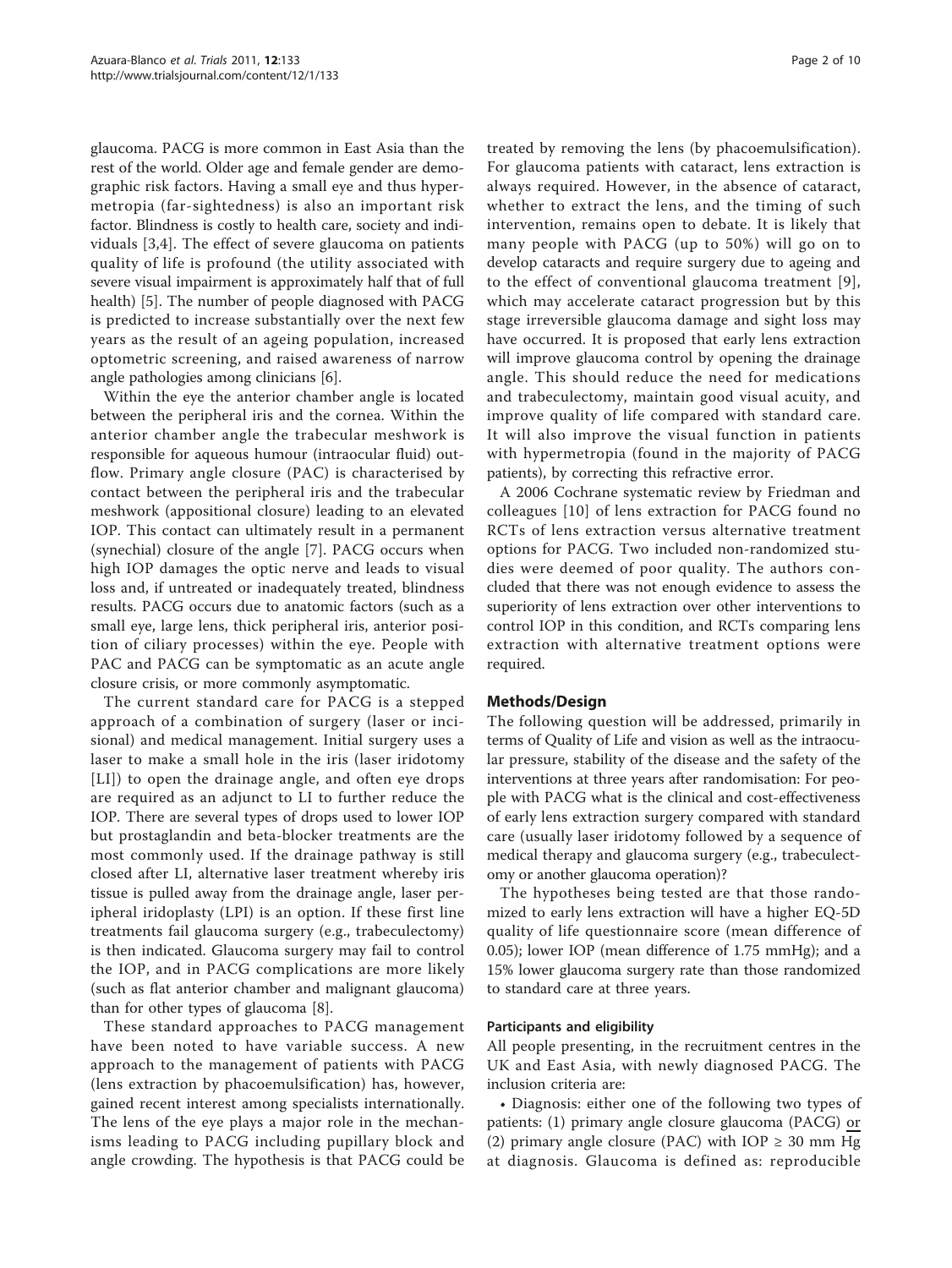glaucomatous visual field (VF) defects (i.e. reproducible defect, in at least 2 consecutive visual fields, of two or more contiguous points with  $P < 0.01$  loss or greater, or three or more contiguous points with  $P < 0.05$  loss or greater in the pattern deviation plot, or abnormal Glaucoma Hemifield Test), or Glaucomatous optic neuropathy with localised absence of the neural rim or, cup disc ratio of 0.7 or more, or asymmetry of cup disc ratio of 0.2 or more in similar sized eyes/optic discs, and an IOP > 21 mm Hg on one or more occasions,

• Newly diagnosed, i.e., either (i) untreated or (ii) under medical treatment for six months or less;

• Angle closure (iridotrabecular contact), either appositional or synechial in 180 degrees or more. Primary angle closure with raised intraocular pressure (IOP  $\geq$  30 mm Hg on at least one occasion). Visual field loss and glaucomatous optic neuropathy, as defined above, are not present,

• Patient must be phakic in the affected eye(s);

• The participant shall be 50 years or older,

• Written informed consent obtained.

The exclusion criteria are:

• Advanced glaucoma in the potentially eligible eye as determined by either: (i) visual field loss (mean deviation worse than  $-15$  dB) or (ii) cup-disc-ratio  $\geq 0.9$ ;

• Previously diagnosed acute angle closure attack in the potentially eligible eye;

• Increased surgical risk: e.g., corneal opacity, Fuch's endothelial dystrophy; pseudoexfoliation, previous vitreo-retinal surgery, not able to be positioned to undergo standard technique;

• Symptomatic cataract in either eye. Symptomatic cataract is defined as sufficient lens opacity such that one would normally recommend cataract surgery to relieve visual symptoms (i.e. if the participant did not have glaucoma one would recommend lens extraction).

• Any intraocular procedure or laser treatment, including previous cataract surgery, trabeculoplasty, gonioplasty, or laser iridotomy in the index eye;

- Axial length  $\leq 19$  mm (nanophthalmos);
- Secondary angle closure glaucoma;

• History of retinal ischaemia, macular oedema or wet age-related macular degeneration;

• Medically unfit for surgery or for completion of the trial.

#### Recruitment Procedure

Eligible patients will be identified by an ophthalmologist (EAGLE principal local investigator or co-investigator) during their initial consultation and noted in a log book. When the patient returns to the clinic and if he/she is willing to join the study, informed consent will be obtained and physical baseline measurements taken. In addition the patient will complete the baseline study

questionnaire (a Socio-demographic questionnaire, and the EAGLE patient reported outcome instrument including the NEI-VFQ25 [[11](#page-8-0)], EQ-5D, GPI [[5](#page-8-0)] and a Health Care Utilisation Questionnaire). Patients will then be randomized immediately during this appointment and informed about the allocated treatment following full written consent collection and baseline data completion.

#### Randomisation and allocation

Participants will randomized to one of the two study groups in equal proportion using a web based randomisation application at the Study Data Centre at the Centre for Healthcare Randomized Trials (CHaRT, [http://viis.](http://viis.abdn.ac.uk/HSRU/chart) [abdn.ac.uk/HSRU/chart\)](http://viis.abdn.ac.uk/HSRU/chart) in the Health Services Research Unit, University of Aberdeen. A backup telephone version will be available, hosted in Aberdeen. The randomisation algorithm will use gender, ethnicity, centre, diagnosis (PAC or PACG), and one or both eyes eligible as minimisation covariates [[12\]](#page-8-0).

#### Ethical approval

This study has been approved by the NRES North of Scotland Ethics Committee (Reference number: 08/S0802/153)

#### Interventions

#### Intervention arm: lens extraction

The patient will undergo phacoemulsification and intraocular lens (IOL) implant within 60 days of randomisation in the affected eye (Figure [1](#page-3-0)). A 'holding treatment' with eye drops may be started while awaiting surgery. If both eyes are eligible, the eye with more severe disease will be the first to undergo surgery, followed by the second eye within 60 days if the first intervention has been uncomplicated. If both eyes are equally affected participant choice will determine the 'index' eye. Subsequent to lens extraction surgery, if further treatment is required, the same sequence of escalation of therapy as described for 'standard care' will be used (see below). If only one eye meets the eligibility criteria this is the 'index' eye and the fellow eye will be managed according to the clinical judgement of the treating ophthalmologist and this can involve lens extraction if this is judged to be the most appropriate treatment plan.

The surgical intervention will be standardised by centres recruiting eligible surgeons to the following agreed protocol regarding preoperative measures and lens extraction:

• Surgeon eligibility: Fully qualified ophthalmologists who have completed the general and specialist training (in ophthalmology and glaucoma, respectively) will be able to perform lens extraction procedures.

• Lens extraction: Lens extraction will be done by phacoemulsification. There is wide concordance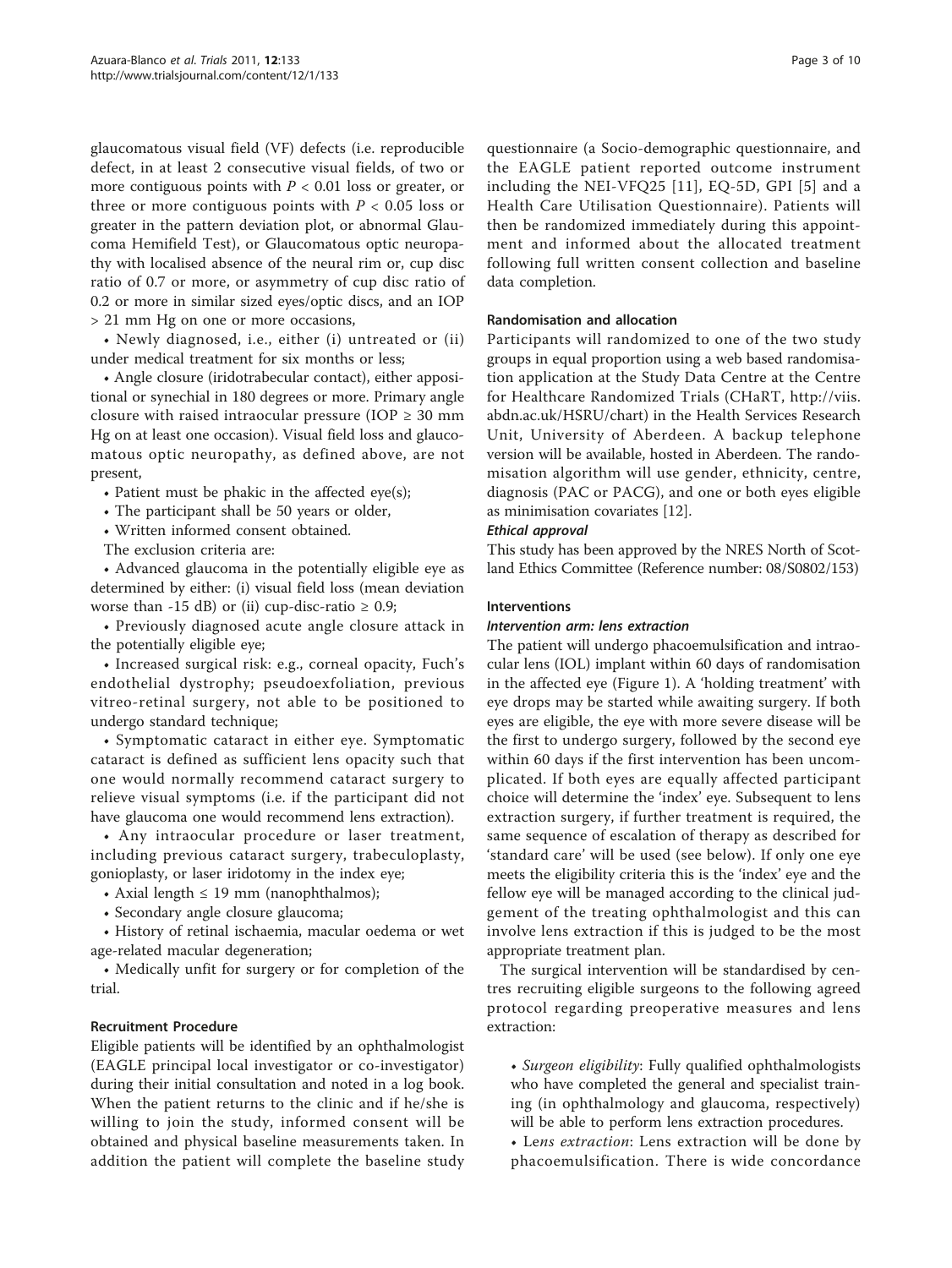<span id="page-3-0"></span>

among surgeons in the approach to lens extraction. A monofocal foldable IOL with a sharp optic edge will be inserted [[13\]](#page-8-0). Synechiolysis may be done according to local practice and recorded. Intracameral cefuroxime will be used at the end of the

procedure. Drops will be used post-operatively according to local practice.

1. Topical anti-glaucoma medications. The topical medication will consist of eye drops according to local protocol from the following list of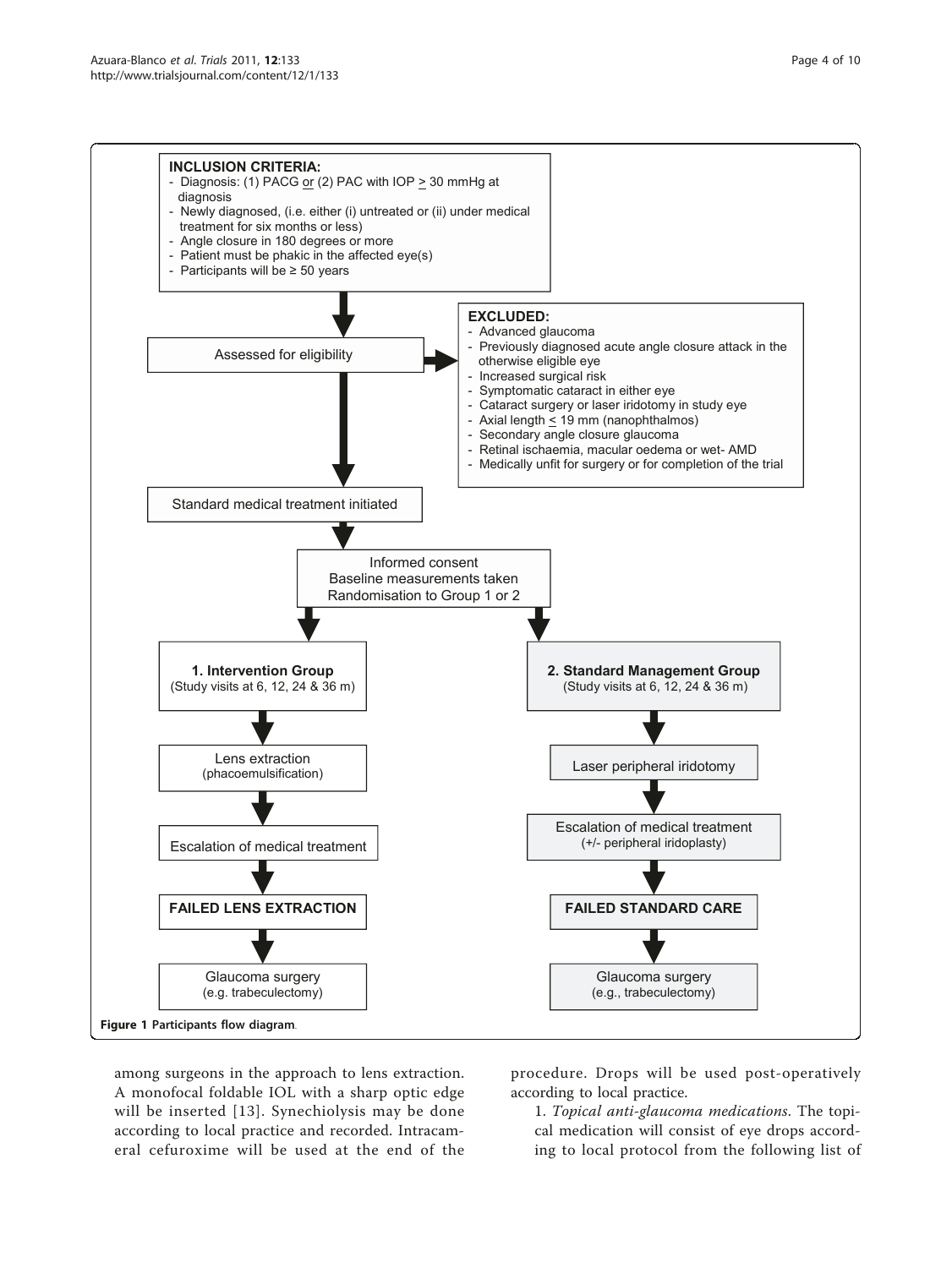medications-prostaglandin (OD), beta-blocker (OD), carbonic anhydrase inhibitor (BID), and alpha-2 agonist (BID), pilocarpine (QID);

2. Escalation of topical anti-glaucoma medications. The sequence of escalation of therapy will be: 1). single topical medication; 2). dual topical therapy; 3). triple topical therapy. Laser trabeculoplasty may be used to supplement medical therapy, according to local practice.

Glaucoma surgery will not be standardised. The type of glaucoma surgery will be chosen by the surgeon (e.g., trabeculectomy)

#### Control arm (standard care, Figure [1\)](#page-3-0)

For those randomized to standard care intervention, both eyes will be treated if eligible. If only one eye meets the eligibility criteria this is the 'Index' eye and the fellow eye is managed according to the clinical judgement of the treating ophthalmologist.

Standard care will include:

1. Laser iridotomy: This will be the first treatment step and performed according to local protocols in each site within 60 days after randomisation. In patients with persistent angle closure (two or more quadrants) after laser iridotomy, laser peripheral iridoplasty may be done if part of local standard care;

2. Topical anti-glaucoma medications. The topical medication will consist of eye drops according to local protocol from the following list of medicationsprostaglandin (OD), beta-blocker (OD), carbonic anhydrase inhibitor (BID), and alpha-2 agonist (BID), pilocarpine (QID);

3. Escalation of topical anti-glaucoma medications. The sequence of escalation of therapy will be: 1). single topical medication; 2). dual topical therapy; 3). triple topical therapy. Laser trabeculoplasty may be used to supplement medical therapy, according to local practice.

Those randomized to standard care will not cross-over to lens extraction during the study period, except for a clinical indication of cataract or only after maximum escalation of medical treatment fails to control the IOP and this would be considered as 'glaucoma surgery' (e.g., in those eyes with unresolved angle closure). Uncontrolled IOP is determined by the local ophthalmologist, and typically additional treatment would be aiming for a target IOP between 15-20 mmHg depending on the degree of optic nerve damage. After medical antiglaucoma therapy fails to control IOP, glaucoma surgery would be initiated. The need for glaucoma surgery will be qualified as a "failure" of the intervention/standard care to control the disease. Patients will remain in the trial and will continue to be followed up according to

the protocol. The type of glaucoma surgery will be chosen by the surgeon (e.g., trabeculectomy).

#### Safety

We aim to report serious adverse events in accordance with the guidance from the National Research Ethics Service (NRES,<http://www.nres.npsa.nhs.uk>) which is a subdivision of the National Patient Safety Agency [http://](http://www.npsa.nhs.uk) [www.npsa.nhs.uk](http://www.npsa.nhs.uk) and Good Clinical Practice (GCP).

Possible (expected) intraoperative occurrences associated with the intervention (i.e. lens extraction) are anaesthesia related, vitreous loss and need for anterior vitrectomy, iris trauma, corneal wound burn, posterior capsule rupture, lens or lens fragment loss into posterior segment; misplaced intraocular lens, zonular dialysis, supra-choroidal haemorrhage; and malignant glaucoma.

Possible (expected) occurrences associated with the intervention or with standard care, occurring at any time during the trial, include intraocular pressure spike, postoperative inflammation, posterior capsule opacification, malignant glaucoma, wound leakage, iris prolapse, IOL decentration, capsular phimosis, macular oedema, endophthalmitis, flat anterior chamber with lens-corneal touch; retinal detachment, corneal decompensation, any ocular surgical intervention for a complication, permanent loss of best-corrected visual acuity greater than 10 ETDRS letters (or two lines of Snellen chart), and systemic side effect of ocular medication requiring hospitalisation.

Details of any of the occurrences listed above will be recorded on the case report forms and reported to the Data Monitoring Committee (DMC).

#### Outcome measures

The study has three primary outcomes - a patient-centred, a clinical, and an economic, reflecting the multidimensional nature of the possible effects the intervention may have. These are distinct but interrelated components of the impact of the intervention, and each component addresses a separate dimension (and so there is no issue of multiple comparisons). The study is adequately powered to address each component individually.

#### Primary

Patient-centred: Health Status (using the EQ-5D);

Clinical: IOP at 3 year final assessment;

Economic: Incremental cost per quality adjusted life year (QALY) gained with QALYs based on the responses to the EQ-5D.

The EQ5D[[14](#page-8-0)] is a multi-attribute health status classification system developed by EuroQol group. Each possible health state for each attributes of health status have an assigned value or utility. EQ5D comprises five dimensions or attribute, viz. mobility, self care, usual activity, pain/discomfort, and anxiety/depression. This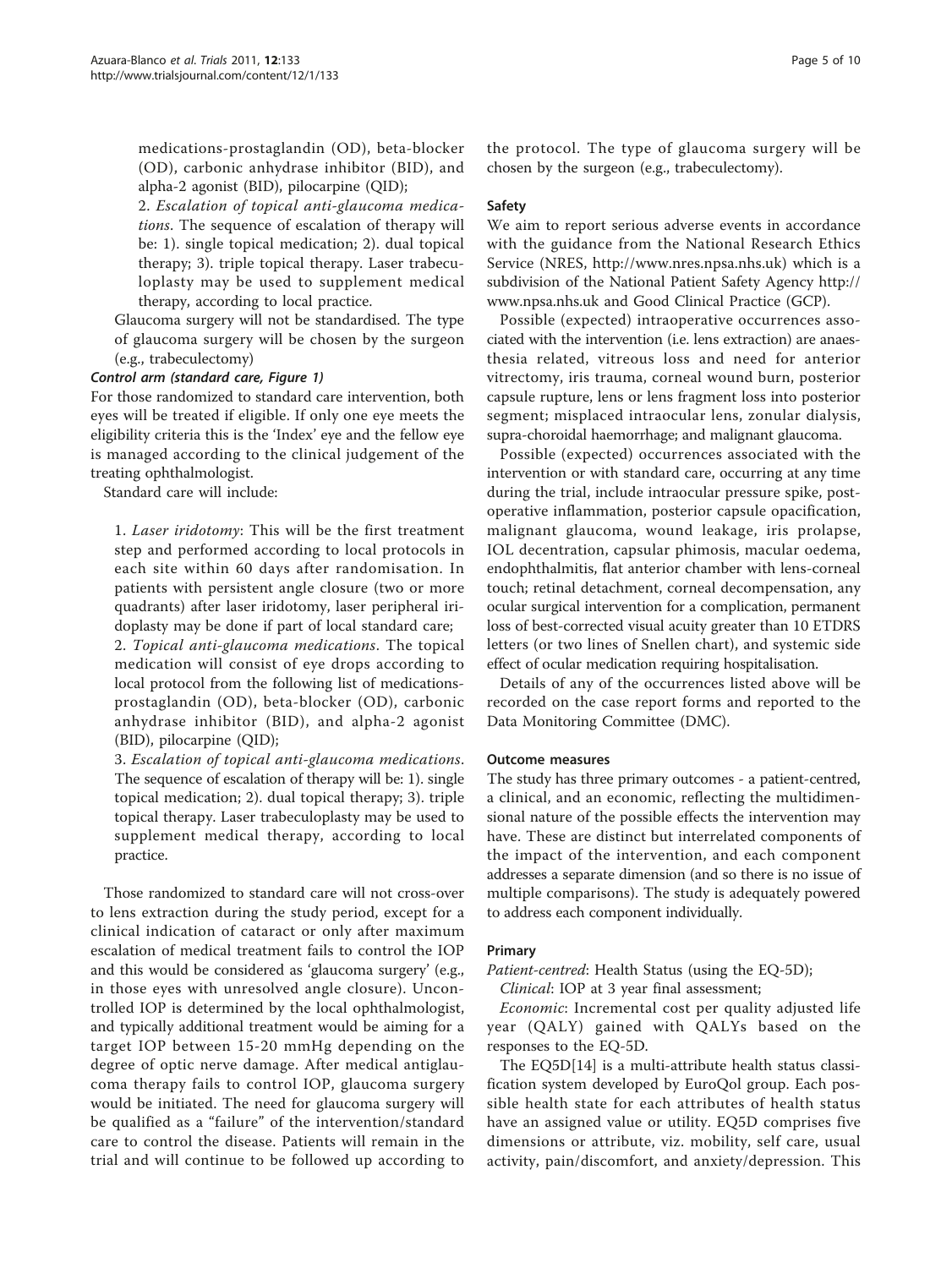instrument enables to estimate the utility from the intervention and control using the existing scoring system the responses to the questionnaire will be used to estimate health state utilities. These health state utilites estimated each time the EQ-5D is administered will be used to determine the QALY for each intervention using the area under the curve method. Annual discount rate of 3.5% will be used to discount health outcome and cost, which is based on the recommendations of the UK treasure and suggested by NICE [\[15\]](#page-8-0).

#### **Secondary**

#### Patient-centred

Patient reported using -

• a glaucoma specific utility instrument (GPI)<sup>5</sup>. This instrument is a utility-based glaucoma related health outcome measure and has been developed using a discrete choice experiment (DCE). The content of the DCE was informed by existing profile measures relevant to glaucoma to develop a preference based sixdimensional profile instrument. The dimension included were central and near vision; lighting and glare; mobility, activities of daily living; eye discomfort and other effects.

• a vision specific health profile measure (NEI-VFQ25) [[11](#page-8-0)]. NEI-VFQ25 is a vision specific health profile measure based on 25-item version of National Eye Institute Visual Function Questionnaire developed in USA, and shorter version of 51 item NEI-VFQ [[16](#page-8-0)]. The reliability and validity of NEI VFQ-25 were found to be comparable to those of the 51 items. NEI VFQ and suggested to be more feasible in clinical trial settings where the interview lengths needs to be shorter [[11\]](#page-8-0). The multi-item subscales include items on general health, general vision, near vision, distance vision, driving, peripheral vision, colour vision, ocular pain and other vision specific like role difficulties, dependency, social functioning, and mental health.

#### Clinical

• need for glaucoma surgery (e.g., trabeculectomy); best-corrected visual acuity (ETDRS) [[17](#page-8-0)]; progressive visual field loss [[18](#page-8-0)]

• extension of angle closure (degrees of appositional and synechial angle closure) determined clinically; escalation of therapy; in those centres with imaging equipment the opening of the anterior chamber angle will be evaluated [\[19,20\]](#page-8-0).

• number of anti-glaucoma medications; intolerance of medications; annual incidence of acute attacks of angle closure.

#### Economic

Costs will be based on resource use data [\[21,22](#page-8-0)]:

- Costs to the NHS and patients
	- use of health services for glaucoma related events or treatments
	- patient costs (treatments, spectacles], travel to health services, sick leave)
	- need for alternative management for glaucoma (e.g., surgery, drugs)
	- other use of health services
		- visits to GP
		- visits to practice nurse
		- visits to optometrists

Effectiveness will be based on utility estimates from the EQ-5D and the GPI [[5](#page-8-0)], and clinical outcomes [[23,24\]](#page-8-0)

- cost-utility analysis;
- incremental cost per QALY based on the response to the GPI  $[5]$  $[5]$  $[5]$ .;
- cost-effectiveness analysis (incremental cost per case of glaucoma surgery avoided).

#### Safety

Complications during or after cataract surgery; loss of best-corrected visual acuity > 10 ETDRS letters.

The Schedule for data collection and visits is summarised in Table [1](#page-6-0).

#### Statistical analysis

A single main analysis will be performed at the end of the trial when all follow-up has been completed. Unmasked interim analyses will be conducted for the DMC meeting as determined by their agreed terms of reference. The statistical analysis will be based on all participants as randomized, irrespective of subsequent compliance with the treatment allocated.

The outcomes listed above will be compared between the experimental and control groups using generalised linear models (analysis of covariance) that adjust for the minimisation factors (and where appropriate, baseline values of outcome). Statistical significance will be at the 5% level (2P < 0.05). Analysis of co-variance will also be used in sub-group analyses performed using interaction terms (treatment group by subgroup) all at stricter levels of statistical significance  $(2p < 0.01)$ . All participants will remain in their allocated group for analysis (intention to treat). Missing data statistical modelling techniques will be used to make use of outcome assessments prior to 3 years, and sensitivity analyses conducted to assess the robustness of the treatment estimates to these approaches. The type of methods that would be used include expectation maximisation algorithm, multiple imputation, general linear mixed models, techniques based on survival analysis [\[25](#page-8-0)]. The specific missing data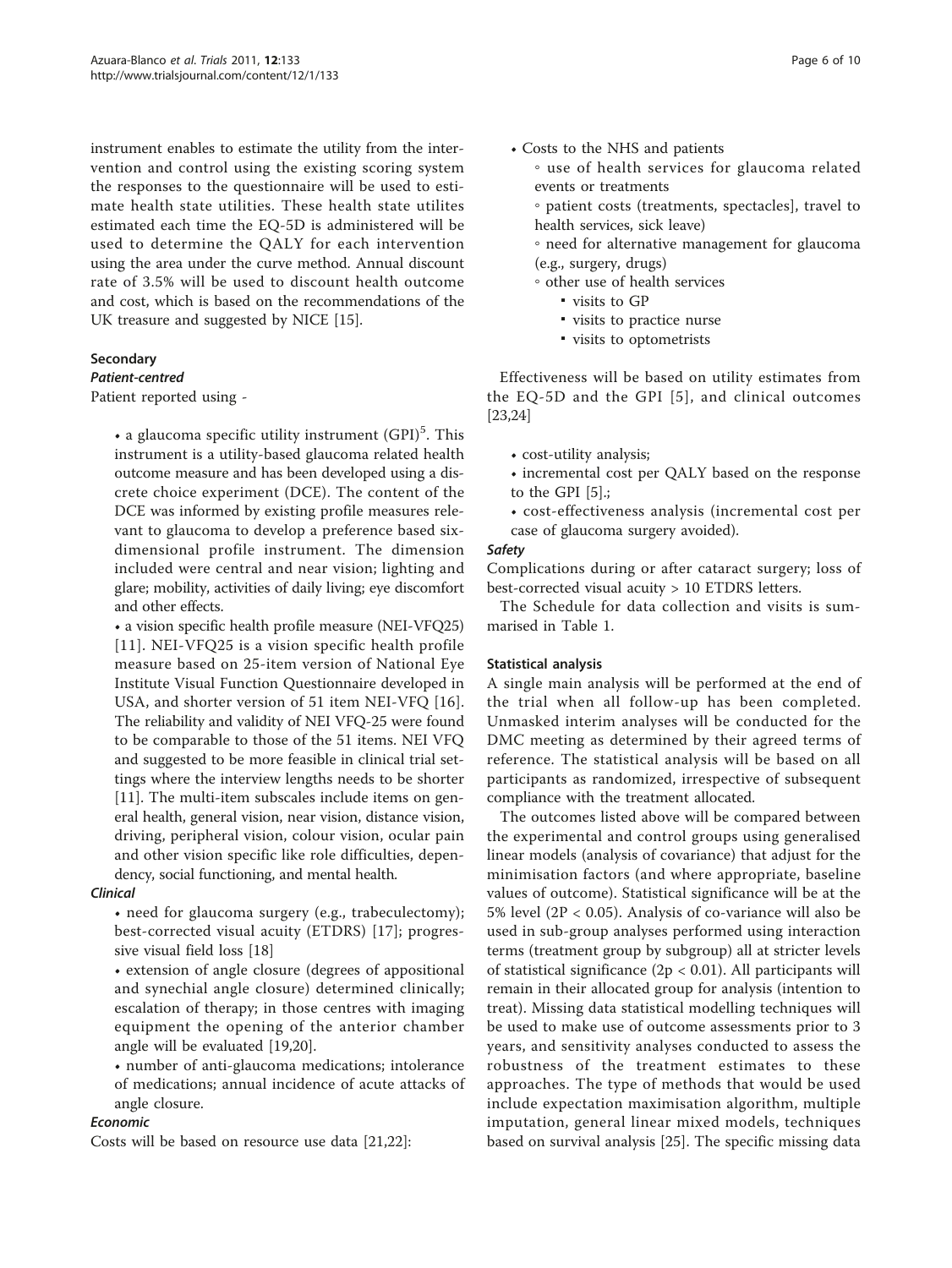#### <span id="page-6-0"></span>Table 1 Schedule for data collection and visits

|                                                                                                          | Baseline +<br><b>Randomisation</b><br>Visit month 0 | Visit 1<br>month<br>6 | Visit 2<br>12     | Visit 3<br>month month<br>24 | Visit 4<br>month<br>36 |
|----------------------------------------------------------------------------------------------------------|-----------------------------------------------------|-----------------------|-------------------|------------------------------|------------------------|
|                                                                                                          |                                                     |                       |                   |                              |                        |
| Medical History                                                                                          | ✔                                                   |                       |                   |                              |                        |
| Consent/Randomisation                                                                                    | √                                                   |                       |                   |                              |                        |
| Humphrey Visual Fields <sup>1</sup>                                                                      | ✔                                                   | ✔                     | ✔                 | √                            |                        |
| Pachymetry                                                                                               |                                                     |                       |                   |                              |                        |
| Refraction                                                                                               |                                                     |                       |                   |                              |                        |
| ETDRS- Visual Acuity                                                                                     |                                                     |                       |                   |                              |                        |
| Standard clinical examination including Goldmann tonometry                                               |                                                     | ✔                     | ✔                 | √                            |                        |
| Gonioscopy                                                                                               |                                                     |                       |                   |                              |                        |
| Biometry                                                                                                 | ✔                                                   |                       |                   |                              |                        |
| AS- OCT/UBM <sup>4</sup>                                                                                 |                                                     |                       |                   |                              |                        |
| Participant completed baseline questionnaire (including socio - demographics, and outcome<br>instrument) | $\checkmark$ (IC)                                   |                       |                   |                              |                        |
| Participant completed follow-up questionnaire (outcome instrument)                                       |                                                     | $\checkmark$ (IC)     | $\checkmark$ (IC) | $\checkmark$ (IC)            | $\checkmark$ (IC)      |
| Health Care Utilisation Questionnaire <sup>3</sup>                                                       | $\checkmark$ (IC)                                   | $\sqrt{C}$            | $\checkmark$ (IC) | $\checkmark$ (IC)            | $\checkmark$ (IC)      |
| Participant Cost Questionnaire <sup>3</sup>                                                              |                                                     |                       |                   | $\sqrt{}$ (PA)               |                        |

Key:

 $1$  If unable to perform a reliable visual field, imaging of the optic nerve is required.

<sup>2</sup> Postally administrated to participants at approximately 23 months

<sup>4</sup> Only for centres with this technology. AS-OCT, Anterior Segment - Optical Coherence Tomography. UBM, Ultrasound Bio-Microscopy.

(IC) In clinic administration

(PA) Postal administration

approach will be pre-specified once the pattern of missingness has been determined.

The unit of analysis for the primary clinical outcome will be the eye. When a participant contributes data from two eyes the clustering will be accounted for using random effects models. For quality of life measures the unit of analysis will be the participant, with bilateral disease included as a covariate. Subgroup analysis of the primary clinical outcome (IOP) will be done according to ethnicity (Chinese or non-Chinese), and diagnosis (PAC or PACG).

We will validate the quality of life measure (NEI-VFQ25), in this patient group to assess sensitivity to change of increased visual field loss [\[11](#page-8-0)].

#### Sample size

The primary patient reported quality of life outcome is the EQ-5D. A study with 170 participants in each group would have 90% power at 5% significance level to detect a difference in means of 0.35 of a standard deviation (SD). Our experience of using the EQ-5D in patients with moderate severity of glaucoma suggests that 0.35 SD relates to a change in EQ-5D score of 0.05 [[5\]](#page-8-0). Such a mean change is likely to be both clinically and economically important. The primary clinical outcome of the study will be the comparison of IOP at 3 years post

randomisation. Assuming that the standard deviation of IOP at 3 years is about 5 mmHg in both randomized groups (previous studies in PACG patients have reported standard deviations from 3.6 to 4.1 [[26-](#page-8-0)[28](#page-9-0)] the study would have 90% power at a 5% level of significance to detect a mean difference in IOP between the two groups of 1.75 mmHg. Previous studies based on RCT evidence in open angle glaucoma have suggested that a 2 mmHg reduction in IOP corresponds to a 20% reduction in the risk of progression [[29\]](#page-9-0). We are therefore confident that the study is adequately powered to detect clinically relevant changes in IOP. The study would also have 80% power to detect a difference of 15% in the glaucoma surgery rate (assuming the glaucoma surgery rate was 40% or less). Allowing for 15% loss to follow-up at 3 years, the total number of participants required in the study is 400 (200 in each group). We have conservatively powered the study on participants, not eyes.

## Glossary of abbreviations

AMD: Age-related Macular Degeneration; AS-OCT: Anterior Segment Optical Coherence Tomography; BID: Twice a day; CHaRT: Centre for Healthcare Randomized Trials; DMC: Data Monitoring Committee; EAGLE: Effectiveness in Angle Closure Glaucoma of Lens Extraction; EQ-5D:

<sup>&</sup>lt;sup>3</sup> Administered in UK sites only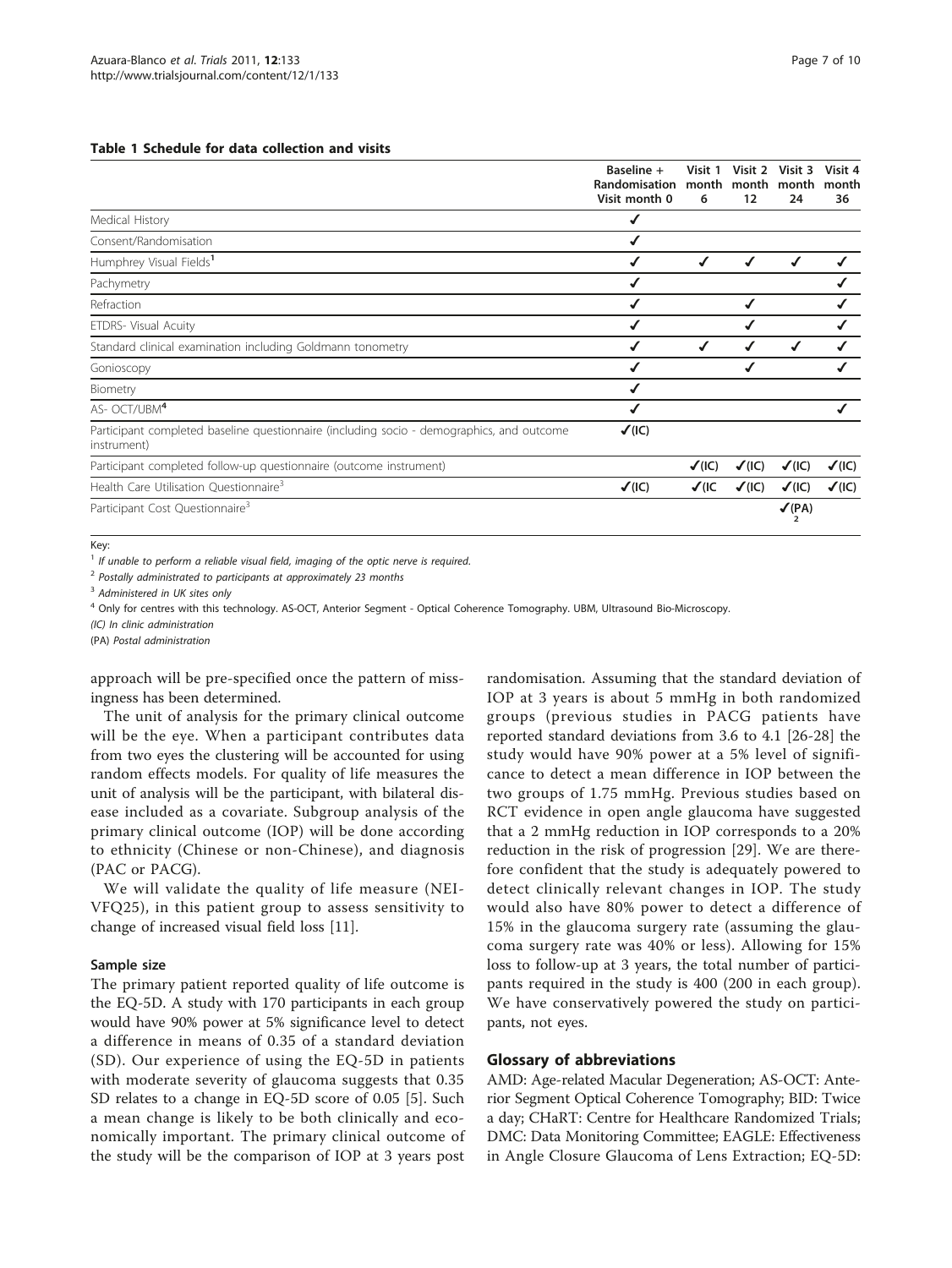European quality of life in 5 dimensions; ETDRS: Early Treatment Diabetic Retinopathy Study; GPI: Glaucoma Profile Index; IOL: Intraocular Lens; IOP: Intraocular Pressure; ISRCTN: International Standard Randomized Controlled Trial Number; LI: Laser Iridotomy; LPI: Laser Peripheral Iridoplasty; NEI-VFQ25: National Eye Institute Visual Function Questionnaire 25; NHS: National Health Service; NRES: National Research Ethics Service; OD: Once a day; PAC: Primary Angle Closure; PACG: Primary Angle Closure Glaucoma; QALY: Quality Adjusted Life Year; QID: Four times a day; RCT: Randomized Controlled Trial; SD: Standard Deviation; UBM: Ultrasound Biomicroscopy; UK: United Kingdom; VF: Visual Field

# Funding

The study is supported by a grant from the Medical Research Council (ref G0701604).

# Previous publications

The summary protocol has been published in The Lancet [[30\]](#page-9-0).

# Appendix 1. Possible treatments for glaucoma (eye drops)

• CHOLINERGIC AGENTS: PILOCARPINE (TDS or QDS)

• BETA ADRENERGIC ANTAGONISTS (QD or BDS)

- ALPHA AGONISTS
- APRACLONIDINE (TDS)
- BRIMONIDINE (BDS or TDS)
- CARBONIC ANHYDRASE INHIBITORS
- DORZOLAMIDE (BDS or TDS)
- BRINZOLAMIDE (BDS or TDS)
- PROSTAGLANDINS
- LATANOPROST (QD)
- TAFLUPROST (QD)
- BIMATOPROST (QD)
- TRAVAPROST (QD)

# Appendix 2. Patient reported outcomes used in EAGLE: description, scoring and interpretation EQ-5D

EQ-5D is a generic health status instrument developed by EuroQOL Group that can be used for clinical and economic evaluations as well as population based surveys. EQ-5D consists of the EQ-5D descriptive system which provides a simple descriptive profile of health in five dimensions: mobility, self-care, usual activities, pain, and anxiety/depression, each with three levels. The EQ-5D also includes a visual analogue scale on which patients rate their own health between 0 (best imaginable health state) and 100 (worst imaginable health state).

A single summary index can be generated by applying a formula that attaches values to each level in each dimension. Therefore, patient's health state can be classified into one of the 243 theoretically possible health states (e.g. value of full health is 11111). These value sets are obtained using result of EQ-5D visual analogue scale valuation or the time trade-off (TTO) valuation of a representative sample of the population in several countries.

Reference for EQ-5D: The Euroqol Group. Euroqol-a faciIity for the measurement of health related quality of life. Health policy 1990; 16:199-228. Website: [http://](http://www.euroqol.org) [www.euroqol.org](http://www.euroqol.org)

# NEI-VFQ 25

The NEI-VFQ 25 is a widely used vision-specific patient reported outcome measure. It measures the impact of vision problems on vision-targeted functioning and health related quality of life (HR QOL). NEI-VFQ 25 consists of 25-items with 11 subscales and a single general health rating question. A standard algorithm was used to calculate the scale scores which vary from 0 to 100 whereby 100 is the best possible score and 0 the worst. A composite NEI-VFQ 25 score can be generated by averaging the eleven scores (except the general health rating question). A higher score represents better visual functioning.

## Glaucoma Utility Index

The Glaucoma Utility Index (GUI) is a glaucoma-specific preference based (utility) measure developed for economic evaluation. GUI provides a descriptive profile in six dimensions: central and near vision, lighting and glare, mobility, activities of daily living, eye discomfort and other effects of glaucoma and its' treatment, each with four levels. A single summary index can be generated where patients' health state can be classified into one of the 4096 theoretically possible health states. Value sets are obtained by using results of discrete choice experiment (DCE) of a representative sample of glaucoma population.

# Appendix 3. Charter and responsibilities of the Data Monitoring Committee

A Data Monitoring Committee (DMC) has been established. The DMC is independent of the study organisers. During the period of recruitment to the study, interim analyses will be supplied, in strict confidence, to the DMC, together with any other analyses that the committee may request. This may include analyses of data from other comparable trials. In the light of these interim analyses, the DMC will advise the TSC if, in its view: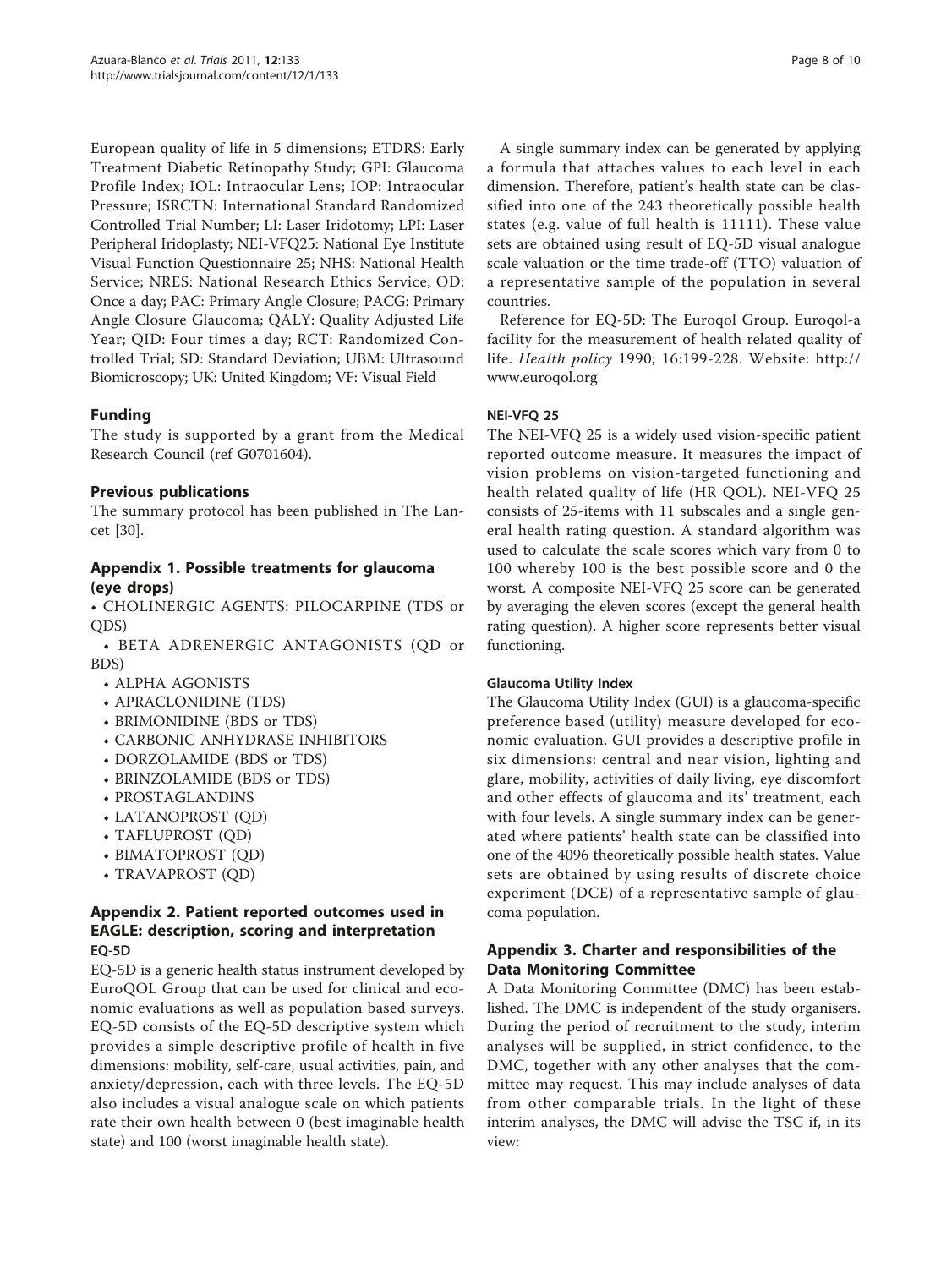<span id="page-8-0"></span>a) the active intervention has been proved, beyond reasonable doubt\*, to be different from the control (standard management) for all or some types of participants, and

b) the evidence on the economic outcomes is sufficient to guide a decision from health care providers regarding recommendation of early lens extraction for PACG.

The TSC can then decide whether or not to modify intake to the trial. Unless this happens, however, the TSC, PMG, clinical collaborators and study office staff (except those who supply the confidential analyses) will remain ignorant of the interim results.

The frequency of interim analyses will depend on the judgement of the Chair of the DMC, in consultation with the TSC. However, we anticipate that there might be three interim analyses and one final analysis.

The Chair is Mr David Garway-Heath, with Dr David Crabb, and Professor Baljean Dhillon. Terms of reference for the DMC are available on request from the EAGLE study office.

\* Appropriate criteria for proof beyond reasonable doubt cannot be specified precisely. A difference of at least three standard deviation in the interim analysis of a major endpoint may be needed to justify halting, or modifying, such a study prematurely (Peto R et al, Br J Cancer 1976;34:548-612).

#### Acknowledgements

Trial steering committee. Independent members: Richard Wormald (Chair), Roger Hitchings, Colm O'Brien, David Wright. Non-independent members (applicants): Augusto Azuara-Blanco, Jennifer Burr, John Norrie, Craig Ramsay, Luke Vale, Paul Foster, Winifried Nolan, David Friedman, Catherine Liu, Da-Wen Lu, David Wong, Tin Aung, Paul Chew, Jovina See, Jimmy Lai Additional contributing members of the EAGLE Study Group: Gus Gazzard, Jemaima Che-Hamzah

#### Authors' contributions

AAB and JB: chief investigators. CC and AMcD: design of the study, standard operating procedures and data monitoring. CR and JB: design of the study, methodology. LV and ZQ: design of the study, health economic protocol. PF, DF, and WN: design of the study, clinical protocol. JL, PC, TA: design of the study, clinical protocol for Asia. GMcP: design of the protocol, website, data collection and monitoring. All authors read and approved the final manuscript.

#### Competing interests

The authors declare that they have no competing interests.

Received: 11 November 2010 Accepted: 23 May 2011 Published: 23 May 2011

#### References

- 1. PJ Foster, GJ Johnson, [Glaucoma in China: how big is the problem?](http://www.ncbi.nlm.nih.gov/pubmed/11673287?dopt=Abstract) Br J Ophthalmol. 85(11):1277–82 (2001). doi:10.1136/bjo.85.11.1277
- HA Quigley, AT Broman, [The number of people with glaucoma worldwide](http://www.ncbi.nlm.nih.gov/pubmed/16488940?dopt=Abstract) [in 2010 and 2020.](http://www.ncbi.nlm.nih.gov/pubmed/16488940?dopt=Abstract) Br J Ophthalmol. 90(3):262–7 (2006). doi:10.1136/ bjo.2005.081224
- KD Frick, EW Gower, JH Kempen, JL Wolff[, Economic impact of visual](http://www.ncbi.nlm.nih.gov/pubmed/17420375?dopt=Abstract) [impairment and blindness in the United States.](http://www.ncbi.nlm.nih.gov/pubmed/17420375?dopt=Abstract) Arch Ophthalmol. 125(4):544–50 (2007). doi:10.1001/archopht.125.4.544
- 4. C Meads, C Hyde[, What is the cost of blindness?](http://www.ncbi.nlm.nih.gov/pubmed/14507746?dopt=Abstract) Br J Ophthalmol. 87(10):1201–4 (2003). doi:10.1136/bjo.87.10.1201
- 5. J Burr, M Kilonzo, L Vale, M Ryan, [Developing a preference based glaucoma](http://www.ncbi.nlm.nih.gov/pubmed/17700343?dopt=Abstract) [utility index using a discrete choice experiment.](http://www.ncbi.nlm.nih.gov/pubmed/17700343?dopt=Abstract) Optom Vis Sci. 84(8):797–808 (2007). doi:10.1097/OPX.0b013e3181339f30
- 6. AM Morley, I Murdoch[, The future of glaucoma clinics.](http://www.ncbi.nlm.nih.gov/pubmed/16622096?dopt=Abstract) Br J Ophthalmol. 90(5):640–5 (2006). doi:10.1136/bjo.2005.085522
- 7. PJ Foster, R Buhrmann, HA Quigley, GJ Johnson[, The definition and](http://www.ncbi.nlm.nih.gov/pubmed/11815354?dopt=Abstract) [classification of glaucoma in prevalence surveys.](http://www.ncbi.nlm.nih.gov/pubmed/11815354?dopt=Abstract) Br J Ophthalmol. 86(2):238–42 (2002). doi:10.1136/bjo.86.2.238
- 8. T Aung, SL Tow, EY Yap, SP Chan, SK Seah[, Trabeculectomy for acute](http://www.ncbi.nlm.nih.gov/pubmed/10889101?dopt=Abstract) [primary angle closure.](http://www.ncbi.nlm.nih.gov/pubmed/10889101?dopt=Abstract) Ophthalmology. 107(7):1298–302 (2000). doi:10.1016/ S0161-6420(00)00137-8
- 9. LS Lim, R Husain, G Gazzard, SK Seah, T Aung, [Cataract progression after](http://www.ncbi.nlm.nih.gov/pubmed/16061092?dopt=Abstract) [prophylactic laser peripheral iridotomy: potential implications for the](http://www.ncbi.nlm.nih.gov/pubmed/16061092?dopt=Abstract) [prevention of glaucoma blindness.](http://www.ncbi.nlm.nih.gov/pubmed/16061092?dopt=Abstract) Ophthalmology. 112(8):1355–9 (2005). doi:10.1016/j.ophtha.2005.02.026
- 10. DS Friedman, SS Vedula, Lens extraction for chronic angle-closure glaucoma. Cochrane Database of Systematic Reviews. , 3: CD005555 (2006)
- 11. CM Mangione, PP Lee, PR Gutierrez, K Spritzer, S Berry, RD Hays, [National](http://www.ncbi.nlm.nih.gov/pubmed/11448327?dopt=Abstract) [Eye Institute. Development of the 25-item National Eye Institute Visual](http://www.ncbi.nlm.nih.gov/pubmed/11448327?dopt=Abstract) [Function Questionnaire.](http://www.ncbi.nlm.nih.gov/pubmed/11448327?dopt=Abstract) Arch Ophthalmol. 119(7):1050–8 (2001)
- 12. NW Scott, GC McPherson, CR Ramsay, MK Campbell[, The method of](http://www.ncbi.nlm.nih.gov/pubmed/12505244?dopt=Abstract) [minimization for allocation to clinical trials. a review.](http://www.ncbi.nlm.nih.gov/pubmed/12505244?dopt=Abstract) Control Clin Trials. 23(6):662–74 (2002). doi:10.1016/S0197-2456(02)00242-8
- 13. RE MacLaren, M Natkunarajah, Y Riaz, RR Bourne, M Restori, BD Allan, [Biometry and formula accuracy with intraocular lenses used for cataract](http://www.ncbi.nlm.nih.gov/pubmed/17524766?dopt=Abstract) [surgery in extreme hyperopia.](http://www.ncbi.nlm.nih.gov/pubmed/17524766?dopt=Abstract) Am J Ophthalmol. 143(6):920–31 (2007). doi:10.1016/j.ajo.2007.02.043
- 14. EuroQol a new facility for the measurement of health-related quality of life, Health Policy. 16(3):199–208 (1990)
- 15. Guide to the methods of technology appraisal [document on the Internet]. National Institute for Health and Clinical Excellence. [http://www.nice.org.uk/](http://www.nice.org.uk/media/B52/A7/TAMethodsGuideUpdatedJune2008.pdf) [media/B52/A7/TAMethodsGuideUpdatedJune2008.pdf](http://www.nice.org.uk/media/B52/A7/TAMethodsGuideUpdatedJune2008.pdf) (2008)
- 16. CM Mangione, PP Lee, J Pitts, P Gutierrez, S Berry, RD Hays[, Psychometric](http://www.ncbi.nlm.nih.gov/pubmed/9823352?dopt=Abstract) [properties of the National Eye Institute Visual Function Questionnaire \(NEI-](http://www.ncbi.nlm.nih.gov/pubmed/9823352?dopt=Abstract)[VFQ\). NEI-VFQ Field Test Investigators.](http://www.ncbi.nlm.nih.gov/pubmed/9823352?dopt=Abstract) Arch Ophthalmol. 116(11):1496–504 (1998)
- 17. FL Ferris III, A Kassoff, GH Bresnick, I Bailey, [New visual acuity charts for](http://www.ncbi.nlm.nih.gov/pubmed/7091289?dopt=Abstract) [clinical research.](http://www.ncbi.nlm.nih.gov/pubmed/7091289?dopt=Abstract) Am J Ophthalmol. 94(1):91–6 (1982)
- 18. A Heijl, MC Leske, B Bengtsson, B Bengtsson, M Hussein, [Early Manifest](http://www.ncbi.nlm.nih.gov/pubmed/12780410?dopt=Abstract) [Glaucoma Trial Group. Measuring visual field progression in the Early](http://www.ncbi.nlm.nih.gov/pubmed/12780410?dopt=Abstract) [Manifest Glaucoma Trial.](http://www.ncbi.nlm.nih.gov/pubmed/12780410?dopt=Abstract) Acta Ophthalmol Scand. 81(3):286–93 (2003). doi:10.1034/j.1600-0420.2003.00070.x
- 19. FA Pereira, S Cronemberger[, Ultrasound biomicroscopic study of anterior](http://www.ncbi.nlm.nih.gov/pubmed/13129880?dopt=Abstract) segment [changes after phacoemulsification and foldable intraocular lens](http://www.ncbi.nlm.nih.gov/pubmed/13129880?dopt=Abstract) [implantation.](http://www.ncbi.nlm.nih.gov/pubmed/13129880?dopt=Abstract) Ophthalmology. 110(9):1799–806 (2003). doi:10.1016/S0161- 6420(03)00623-7
- 20. S Radhakrishnan, J Goldsmith, D Huang, V Westphal, DK Dueker, AM Rollins, JA Izatt, SD Smith, [Comparison of optical coherence tomography and](http://www.ncbi.nlm.nih.gov/pubmed/16087837?dopt=Abstract) [ultrasound biomicroscopy for detection of narrow anterior chamber angles.](http://www.ncbi.nlm.nih.gov/pubmed/16087837?dopt=Abstract) Arch Ophthalmol. 123(8):1053–9 (2005). doi:10.1001/archopht.123.8.1053
- 21. Scottish Health Services Costs 2007 [webpages on the Internet]. Information Services Division.<http://www.isdscotland.org/isd/5800.html> (2008)
- 22. NHS reference costs 2006 07 [webpages on the Internet]. UK Department of Health. [http://www.dh.gov.uk/en/Publicationsandstatistics/Publications/](http://www.dh.gov.uk/en/Publicationsandstatistics/Publications/PublicationsPolicyAndGuidance/DH_082571) [PublicationsPolicyAndGuidance/DH\\_082571](http://www.dh.gov.uk/en/Publicationsandstatistics/Publications/PublicationsPolicyAndGuidance/DH_082571) (2008)
- 23. Medical Research Council Laparoscopic Groin Hernia Trial Group, [Cost-utility](http://www.ncbi.nlm.nih.gov/pubmed/11350435?dopt=Abstract) [analysis of open versus laparoscopic groin hernia repair: results from a](http://www.ncbi.nlm.nih.gov/pubmed/11350435?dopt=Abstract) [multicentre randomized clinical trial.](http://www.ncbi.nlm.nih.gov/pubmed/11350435?dopt=Abstract) Br J Surg. 88(5):653–61 (2001). doi:10.1046/j.1365-2168.2001.01768.x
- 24. Z Philips, L Ginnelly, M Sculpher, K Claxton, S Golder, R Riemsma, N Woolacoot, J Glanville, Review of guidelines for good practice in decisionanalytic modelling in health technology assessment. Health Technol Assess. 8(36) (2004)
- 25. JB Oostenbrink, MJ Al, MP Rutten-van Molken[, Methods to analyse cost](http://www.ncbi.nlm.nih.gov/pubmed/14596629?dopt=Abstract) [data of patients who withdraw in a clinical trial setting.](http://www.ncbi.nlm.nih.gov/pubmed/14596629?dopt=Abstract) Pharmacoeconomics. 21(15):1103–12 (2003). doi:10.2165/00019053- 200321150-00004
- 26. K Hayashi, H Hayashi, F Nakao, F Hayashi[, Changes in anterior chamber](http://www.ncbi.nlm.nih.gov/pubmed/10768331?dopt=Abstract) [angle width and depth after intraocular lens implantation in eyes with](http://www.ncbi.nlm.nih.gov/pubmed/10768331?dopt=Abstract)